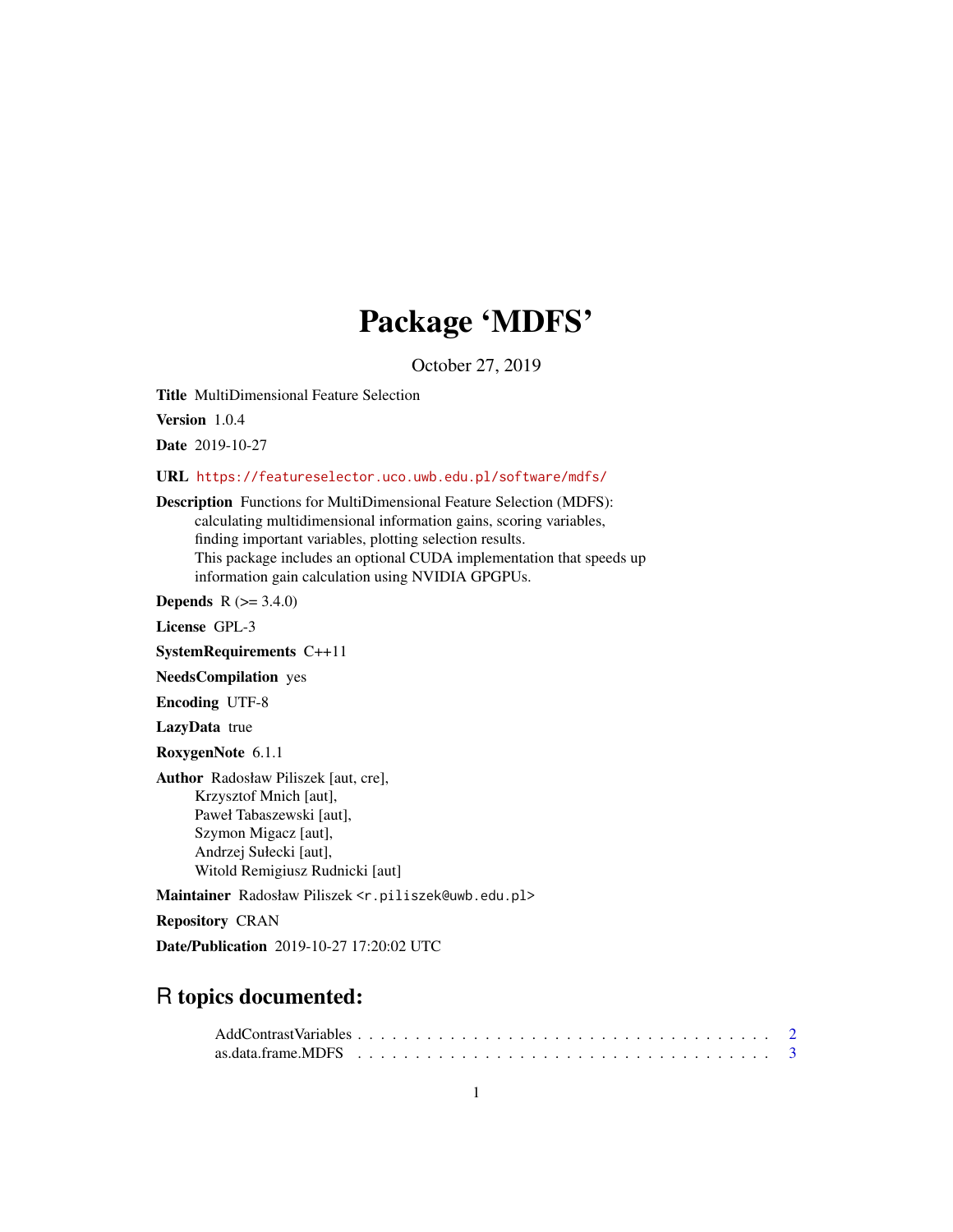#### <span id="page-1-0"></span>2 **AddContrastVariables**

| Index | 12 |
|-------|----|
|       |    |
|       |    |
|       |    |
|       |    |
|       |    |
|       |    |
|       |    |
|       |    |
|       |    |

AddContrastVariables *Add contrast variables to data*

#### Description

Add contrast variables to data

#### Usage

```
AddContrastVariables(data, n.contrast = max(ncol(data)/10, 30))
```
#### Arguments

| data       | data organized in matrix with separate variables in columns                           |
|------------|---------------------------------------------------------------------------------------|
| n.contrast | number of constrast variables (defaults to max of 1/10 of variables number and<br>30) |

#### Value

A list with the following key names:

- indices vector of indices of input variables used to construct contrast variables
- x data with constrast variables appended to it
- mask vector of booleans making it easy to select just contrast variables

#### Examples

AddContrastVariables(madelon\$data)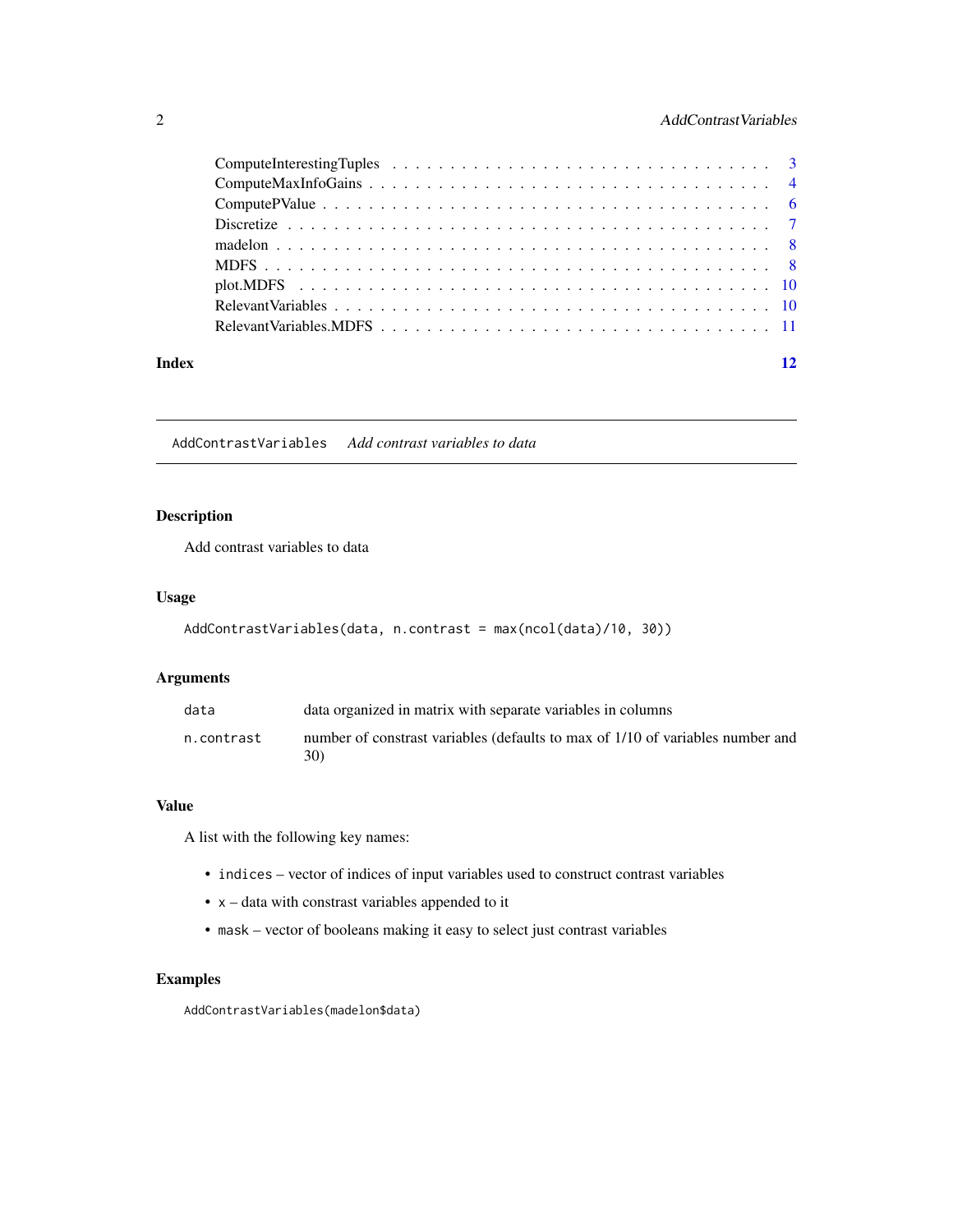<span id="page-2-0"></span>as.data.frame.MDFS *as.data.frame S3 method implementation for MDFS*

#### Description

as.data.frame S3 method implementation for MDFS

#### Usage

## S3 method for class 'MDFS' as.data.frame(x, ...)

#### Arguments

| x | an MDFS object |
|---|----------------|
| . | ignored        |

#### Value

data.frame

ComputeInterestingTuples

*Interesting tuples*

#### Description

Interesting tuples

#### Usage

```
ComputeInterestingTuples(data, decision, dimensions = 2,
 divisions = NULL, discretizations = 1, seed = NULL, range = NULL,
 pc.xi = 0.25, ig.thr, interesting.vars = vector(mode = "integer"),
  require.all.vars = FALSE)
```
#### Arguments

| data            | input data where columns are variables and rows are observations (all numeric)   |
|-----------------|----------------------------------------------------------------------------------|
| decision        | decision variable as a binary sequence of length equal to number of observations |
| dimensions      | number of dimensions (a positive integer; 5 max)                                 |
| divisions       | number of divisions (from 1 to 15; NULL selects probable optimal number)         |
| discretizations |                                                                                  |
|                 | number of discretizations                                                        |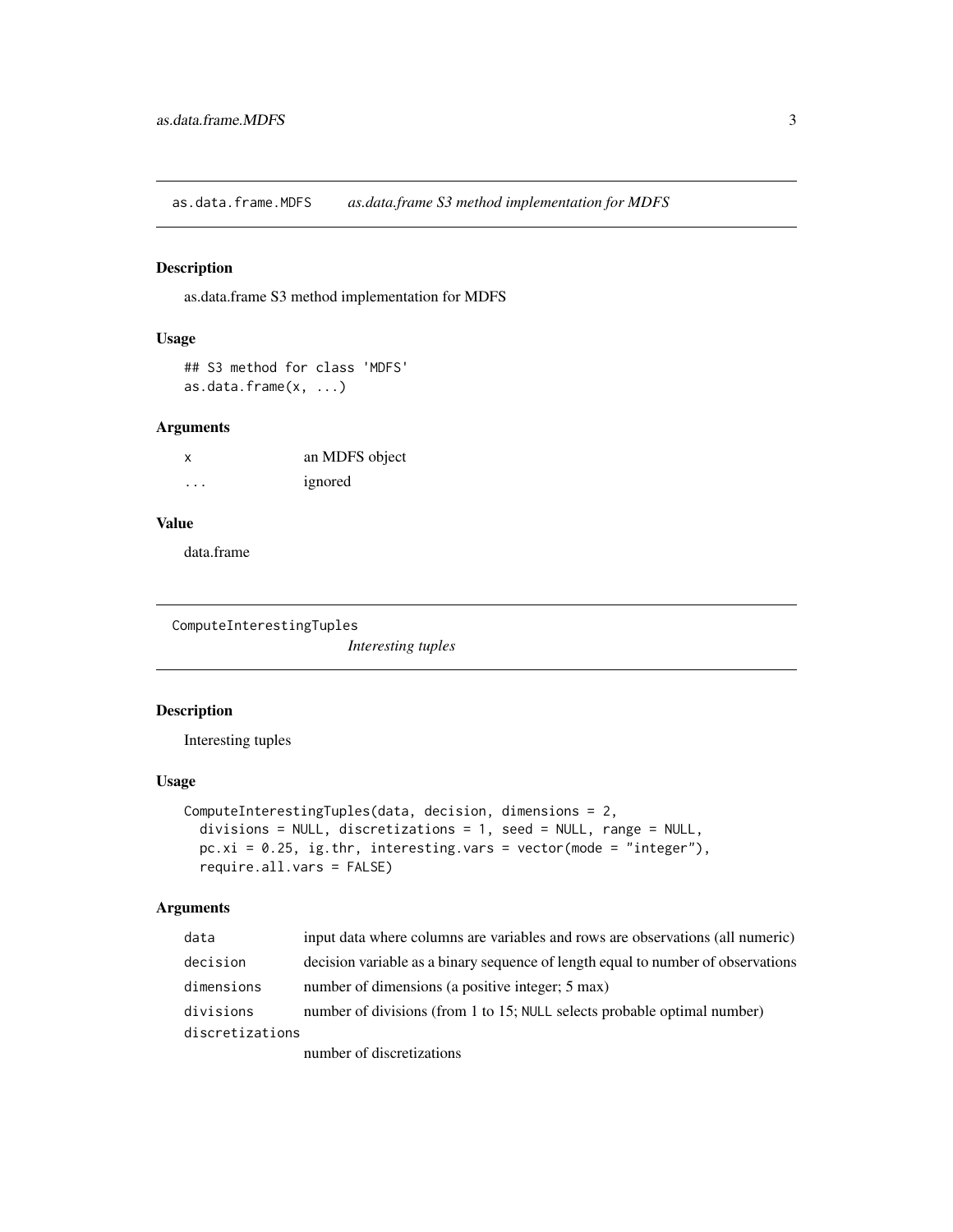<span id="page-3-0"></span>

| seed             | seed for PRNG used during discretizations (NULL for random)                                 |  |  |  |
|------------------|---------------------------------------------------------------------------------------------|--|--|--|
| range            | discretization range (from 0.0 to 1.0; NULL selects probable optimal number)                |  |  |  |
| pc.xi            | parameter xi used to compute pseudocounts (the default is recommended not to<br>be changed) |  |  |  |
| ig.thr           | IG threshold above which the tuple is interesting                                           |  |  |  |
| interesting.vars |                                                                                             |  |  |  |
|                  | variables for which to check the IGs (none $=$ all)                                         |  |  |  |
| require.all.vars |                                                                                             |  |  |  |
|                  | boolean whether to require tuple to consist of only interesting vars                        |  |  |  |

#### Value

A [data.frame](#page-0-0) or [NULL](#page-0-0) (following a warning) if no tuples are found.

The following columns are present in the [data.frame](#page-0-0):

- Var interesting variable index
- Tuple.1,Tuple.2,... corresponding tuple (up to dimensions columns)
- IG information gain achieved by var in Tuple.  $\star$

Additionally attribute named run.params with run parameters is set on the result.

#### Examples

ComputeInterestingTuples(madelon\$data, madelon\$decision, dimensions = 2, divisions = 1, range =  $0$ , seed =  $0$ , ig.thr = 100)

ComputeMaxInfoGains *Max information gains*

#### Description

Max information gains

#### Usage

```
ComputeMaxInfoGains(data, decision, dimensions = 1, divisions = NULL,
  discretizations = 1, seed = NULL, range = NULL, pc.xi = 0.25,
  return.tuples = FALSE, interesting.vars = vector(mode = "integer"),
  require.all.vars = FALSE, use.CUDA = FALSE)
```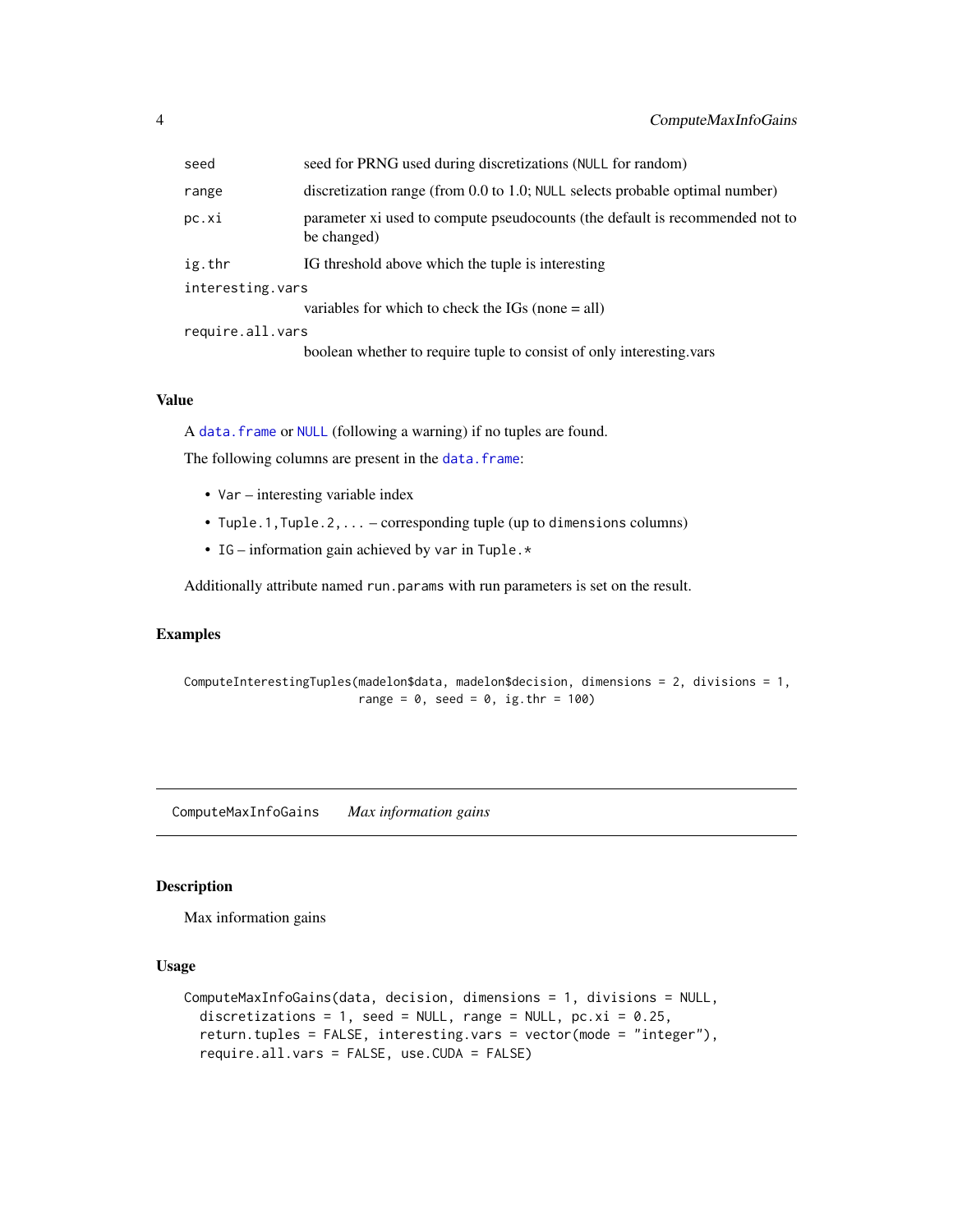#### <span id="page-4-0"></span>Arguments

| data             | input data where columns are variables and rows are observations (all numeric)                                                                                                                  |  |  |  |  |  |
|------------------|-------------------------------------------------------------------------------------------------------------------------------------------------------------------------------------------------|--|--|--|--|--|
| decision         | decision variable as a binary sequence of length equal to number of observations                                                                                                                |  |  |  |  |  |
| dimensions       | number of dimensions (a positive integer; 5 max)                                                                                                                                                |  |  |  |  |  |
| divisions        | number of divisions (from 1 to 15; additionally limited by dimensions if using<br>CUDA; NULL selects probable optimal number)                                                                   |  |  |  |  |  |
| discretizations  |                                                                                                                                                                                                 |  |  |  |  |  |
|                  | number of discretizations                                                                                                                                                                       |  |  |  |  |  |
| seed             | seed for PRNG used during discretizations (NULL for random)                                                                                                                                     |  |  |  |  |  |
| range            | discretization range (from 0.0 to 1.0; NULL selects probable optimal number)                                                                                                                    |  |  |  |  |  |
| pc.xi            | parameter xi used to compute pseudocounts (the default is recommended not to<br>be changed)                                                                                                     |  |  |  |  |  |
| return.tuples    | whether to return tuples (and relevant discretization number) where max IG was<br>observed (one tuple and relevant discretization number per variable) - not sup-<br>ported with CUDA nor in 1D |  |  |  |  |  |
| interesting.vars |                                                                                                                                                                                                 |  |  |  |  |  |
|                  | variables for which to check the $IGs$ (none $=$ all) - not supported with CUDA                                                                                                                 |  |  |  |  |  |
|                  | require.all.vars                                                                                                                                                                                |  |  |  |  |  |
|                  | boolean whether to require tuple to consist of only interesting.vars                                                                                                                            |  |  |  |  |  |
| use.CUDA         | whether to use CUDA acceleration (must be compiled with CUDA)                                                                                                                                   |  |  |  |  |  |

#### Value

A [data.frame](#page-0-0) with the following columns:

- IG max information gain (of each variable)
- Tuple.1,Tuple.2,... corresponding tuple (up to dimensions columns, available only when  $return.tuples == T)$
- Discretization.nr corresponding discretization number (available only when return.tuples  $== T)$

Additionally attribute named run.params with run parameters is set on the result.

#### Examples

ComputeMaxInfoGains(madelon\$data, madelon\$decision, dimensions = 2, divisions = 1, range =  $0$ , seed =  $0$ )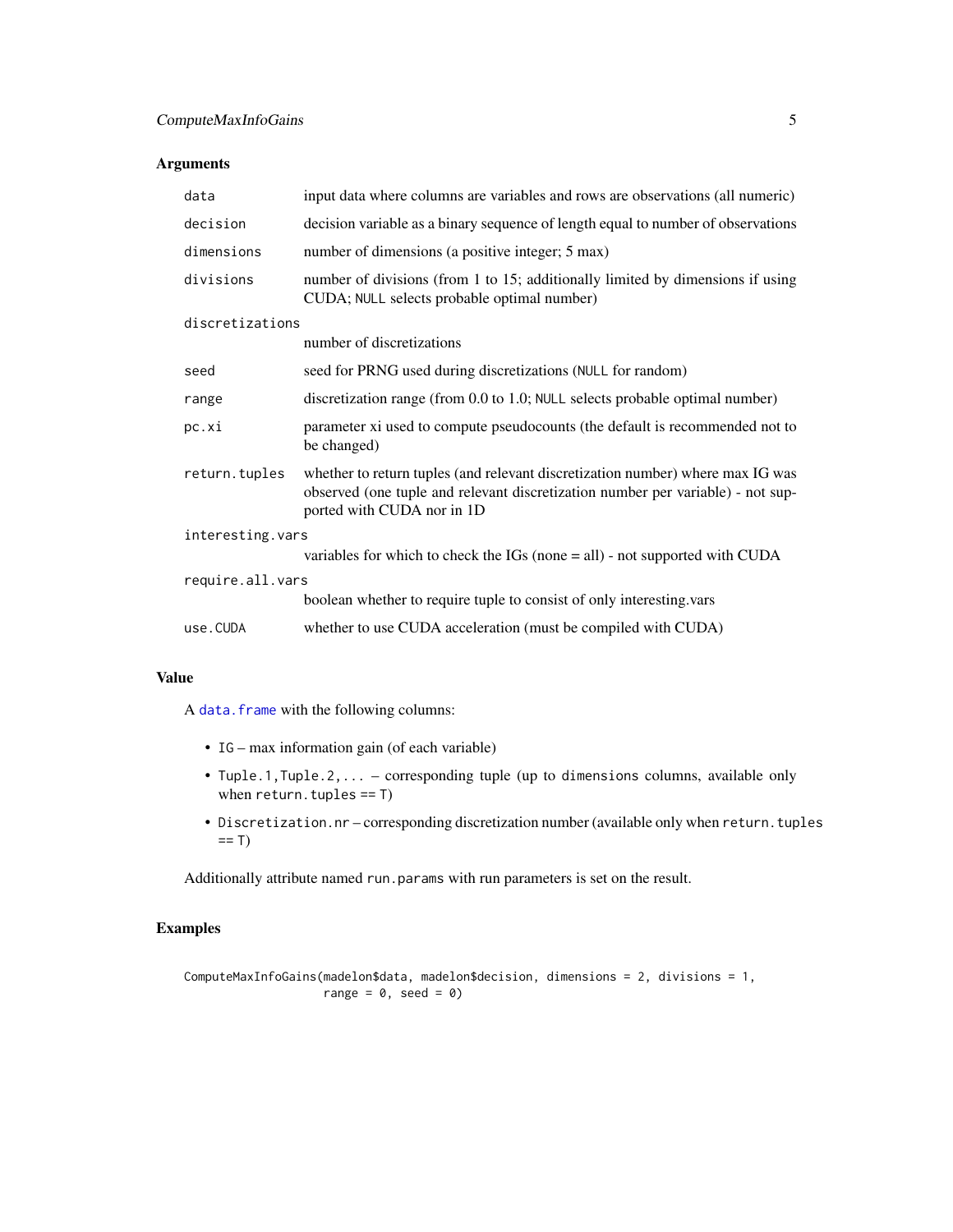<span id="page-5-0"></span>

#### Description

Compute p-values from information gains and return MDFS

#### Usage

```
ComputePValue(IG, dimensions, divisions, response.divisions = 1,
 df = NULL, contrast.mask = NULL, ig.in.bits = TRUE,
  ig.doubled = FALSE, one.dim.mode = "exp", irr.vars.num = NULL,
  ign.low.ig.vars.num = NULL, min.irr.vars.num = NULL,
 max.ign.low.ig.vars.num = NULL, search.points = 8, level = 0.05)
```
#### Arguments

| ΙG                              | max conditional information gains                                                                                                        |  |  |  |  |  |
|---------------------------------|------------------------------------------------------------------------------------------------------------------------------------------|--|--|--|--|--|
| dimensions                      | number of dimensions                                                                                                                     |  |  |  |  |  |
| divisions<br>response.divisions | number of divisions                                                                                                                      |  |  |  |  |  |
|                                 | number of response divisions ( <i>i.e.</i> categories-1)                                                                                 |  |  |  |  |  |
| df                              | vector of degrees of freedom for each variable (optional)                                                                                |  |  |  |  |  |
| contrast.mask                   | boolean mask on IG specifying which variables are contrast variables (or NULL<br>if none, otherwise at least 3 variables must be marked) |  |  |  |  |  |
| ig.in.bits                      | TRUE if input is in binary log (as opposed to natural log)                                                                               |  |  |  |  |  |
| ig.doubled                      | TRUE if input is doubled (to follow the chi-squared distribution)                                                                        |  |  |  |  |  |
| one.dim.mode                    | 'exp' for exponential distribution, 'lin' for linear function of chi-squared or<br>'raw' for raw chi-squared                             |  |  |  |  |  |
| irr.vars.num                    | if not NULL, number of irrelevant variables, specified by the user                                                                       |  |  |  |  |  |
|                                 | ign.low.ig.vars.num                                                                                                                      |  |  |  |  |  |
|                                 | if not NULL, number of ignored low IG variables, specified by the user                                                                   |  |  |  |  |  |
| min.irr.vars.num                |                                                                                                                                          |  |  |  |  |  |
|                                 | minimum number of irrelevant variables (NULL selects probable optimal num-<br>ber)                                                       |  |  |  |  |  |
| max.ign.low.ig.vars.num         |                                                                                                                                          |  |  |  |  |  |
|                                 | maximum number of ignored low IG variables (NULL selects probable optimal<br>number)                                                     |  |  |  |  |  |
| search.points                   | number of points in search procedure for the optimal number of ignored vari-<br>ables                                                    |  |  |  |  |  |
| level                           | acceptable error level of goodness-of-fit one-sample Kolmogorov-Smirnov test<br>(used only for warning)                                  |  |  |  |  |  |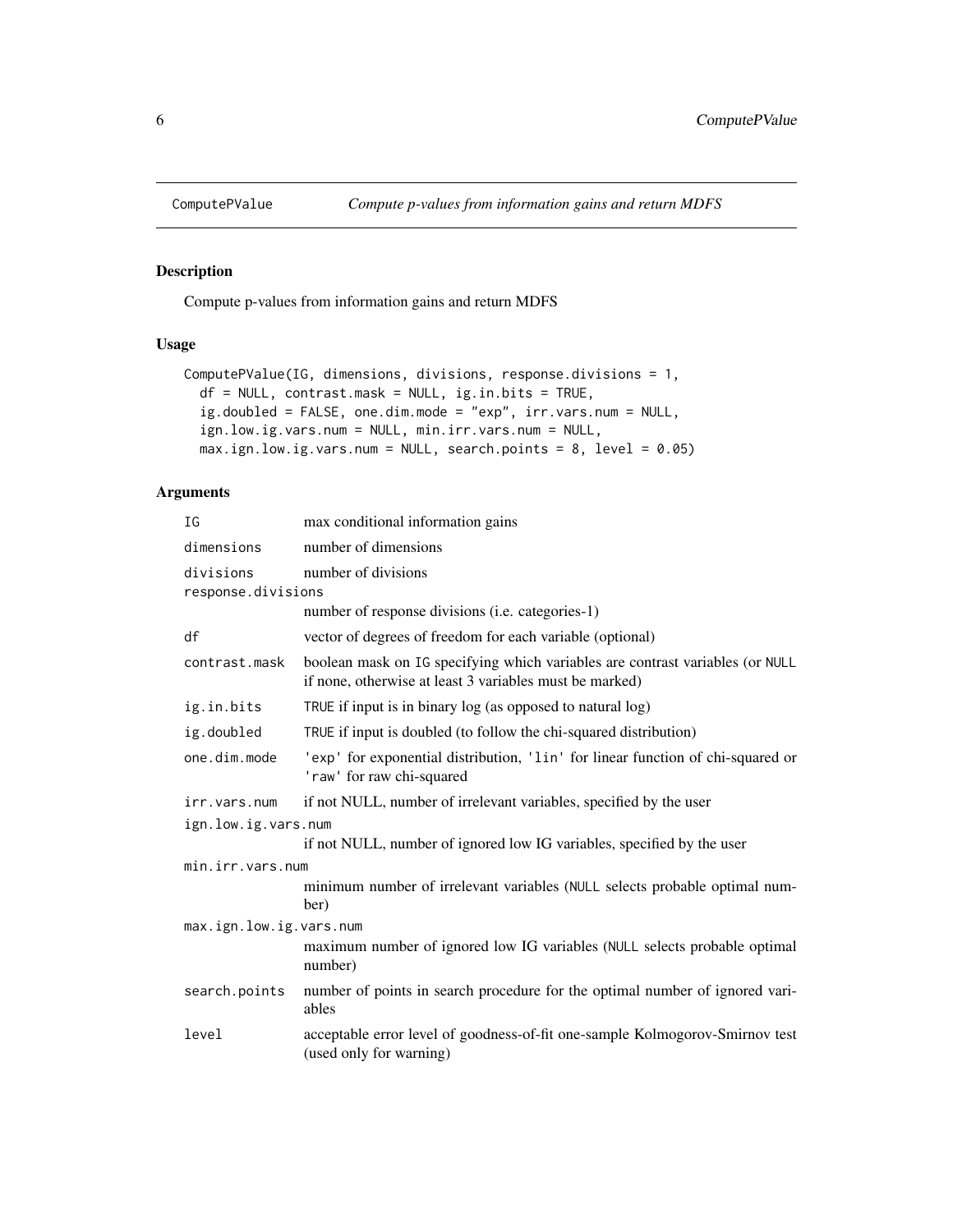#### <span id="page-6-0"></span>Discretize 2012 and 2012 and 2012 and 2012 and 2012 and 2012 and 2012 and 2012 and 2012 and 2012 and 2012 and 201

#### Value

A [data.frame](#page-0-0) with class set to MDFS. Can be coerced back to data.frame using [as.data.frame](#page-0-0). The following columns are present:

- IG information gains (input copy)
- chi.squared.p.value chi-squared p-values
- p.value theoretical p-values

Additionally the following [attributes](#page-0-0) are set:

- run.params run parameters
- sq.dev vector of square deviations used to estimate the number of irrelevant variables
- dist.param distribution parameter
- err.param squared error of the distribution parameter
- fit.p.value p-value of fit

#### Examples

ComputePValue(madelon\$IG.2D, dimensions = 2, divisions = 1)

Discretize *Discretize variable on demand*

#### Description

Discretize variable on demand

#### Usage

```
Discretize(data, variable.idx, divisions, discretization.nr, seed, range)
```
#### Arguments

| data                                                  | input data where columns are variables and rows are observations (all numeric) |  |  |
|-------------------------------------------------------|--------------------------------------------------------------------------------|--|--|
| variable.idx                                          | variable index (as it appears in data)                                         |  |  |
| divisions<br>number of divisions<br>discretization.nr |                                                                                |  |  |
|                                                       | discretization number (positive integer)                                       |  |  |
| seed                                                  | seed for PRNG                                                                  |  |  |
| range                                                 | discretization range                                                           |  |  |

#### Value

Discretized variable.

#### Examples

```
Discretize(madelon$data, 3, 1, 1, 0, 0.5)
```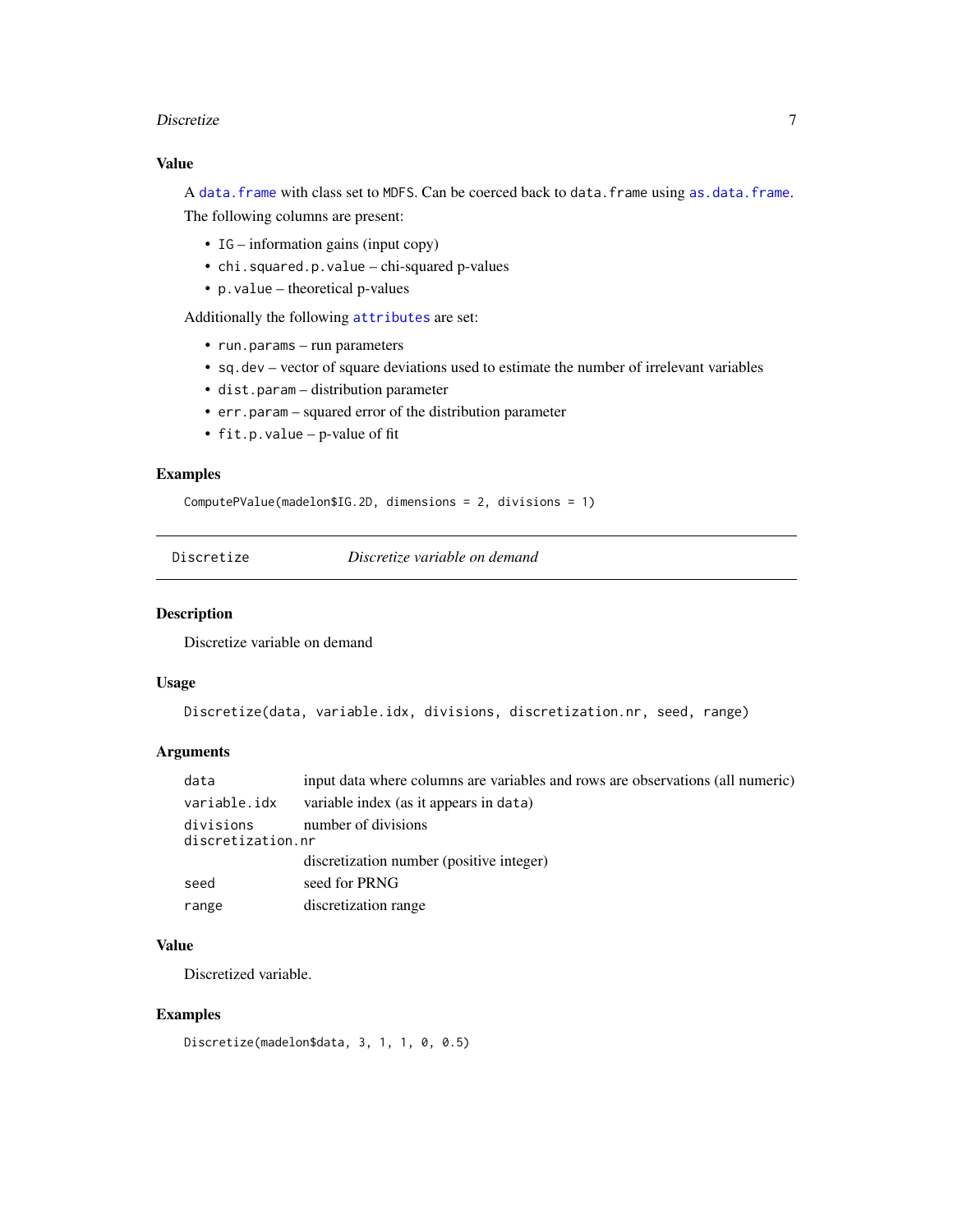#### <span id="page-7-0"></span>Description

An artificial dataset containing data points grouped in 32 clusters placed on the vertices of a five dimensional hypercube and randomly labeled 0/1.

#### Usage

madelon

#### Format

A list of two elements:

data 2000 by 500 matrix of 2000 objects with 500 features

decision vector of 2000 decisions (labels 0/1)

IG.2D example 2D IG computed using ComputeMaxInfoGains

#### Details

The five dimensions constitute 5 informative features. 15 linear combinations of those features are added to form a set of 20 (redundant) informative features. There are 480 distractor features called 'probes' having no predictive power.

Included is the original training set with label -1 changed to 0.

#### Source

<https://archive.ics.uci.edu/ml/datasets/Madelon>

MDFS *Run end-to-end MDFS*

#### Description

Run end-to-end MDFS

#### Usage

```
MDFS(data, decision, n.contrast = max(ncol(data)/10, 30),
  dimensions = 1, divisions = NULL, discretizations = 1,
  range = NULL, pc.xi = 0.25, p.addjust.method = "holm",level = 0.05, seed = NULL, use. CUDA = FALSE)
```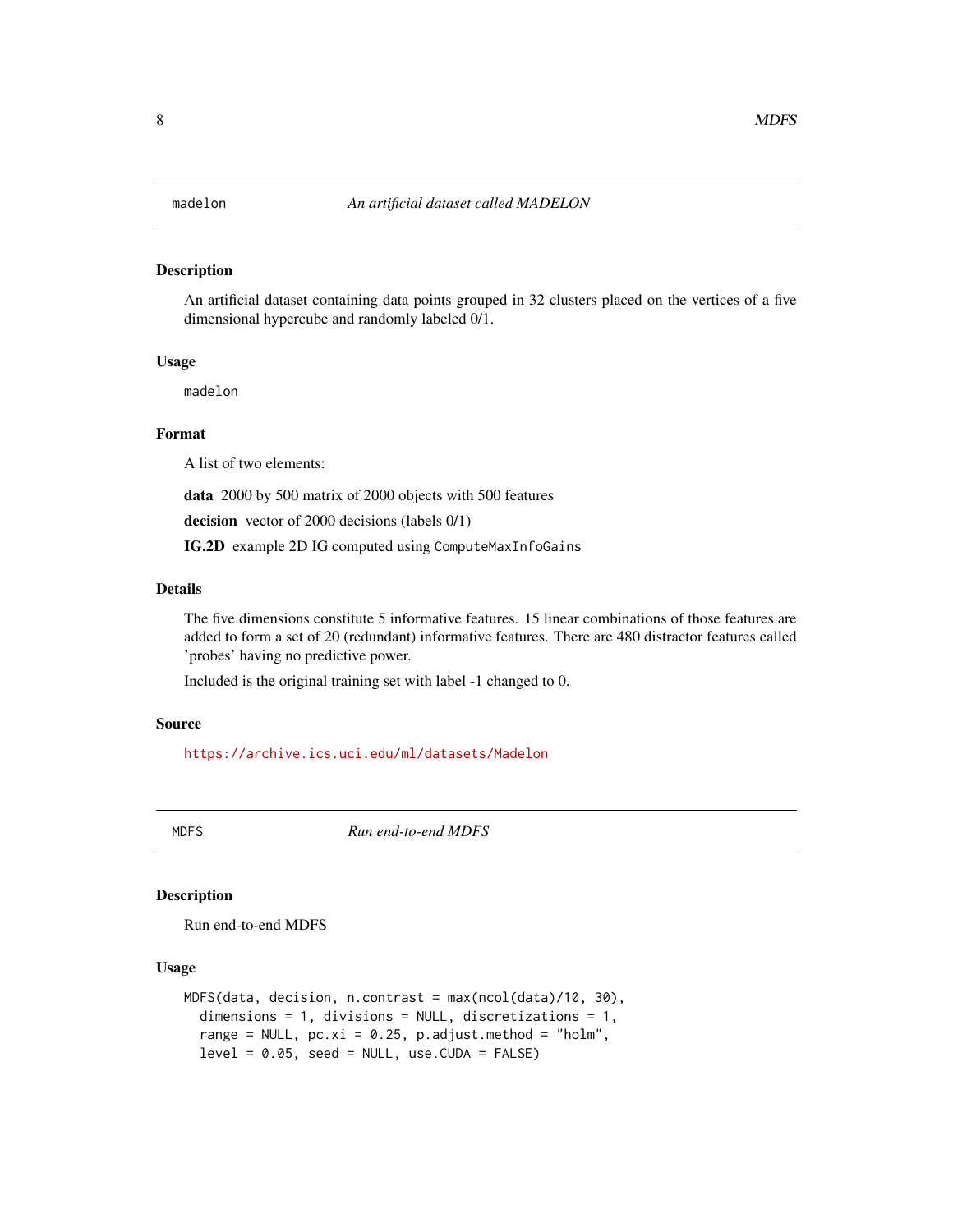#### <span id="page-8-0"></span>MDFS 9

#### Arguments

| input data where columns are variables and rows are observations (all numeric)              |  |  |  |  |  |  |
|---------------------------------------------------------------------------------------------|--|--|--|--|--|--|
| decision variable as a boolean vector of length equal to number of observations             |  |  |  |  |  |  |
| number of constrast variables (defaults to max of 1/10 of variables number and<br>30)       |  |  |  |  |  |  |
| number of dimensions (a positive integer; on CUDA limited to 2–5 range)                     |  |  |  |  |  |  |
| number of divisions (from 1 to 15; NULL selects probable optimal number)                    |  |  |  |  |  |  |
| discretizations                                                                             |  |  |  |  |  |  |
| number of discretizations                                                                   |  |  |  |  |  |  |
| discretization range (from 0.0 to 1.0; NULL selects probable optimal number)                |  |  |  |  |  |  |
| parameter xi used to compute pseudocounts (the default is recommended not to<br>be changed) |  |  |  |  |  |  |
| p.adjust.method                                                                             |  |  |  |  |  |  |
| method as accepted by p. adjust ("BY" is recommended for FDR, see Details)                  |  |  |  |  |  |  |
| statistical significance level                                                              |  |  |  |  |  |  |
| seed for PRNG used during discretizations (NULL for random)                                 |  |  |  |  |  |  |
| whether to use CUDA acceleration (must be compiled with CUDA)                               |  |  |  |  |  |  |
|                                                                                             |  |  |  |  |  |  |

#### Details

In case of FDR control it is recommended to use Benjamini-Hochberg-Yekutieli p-value adjustment method ("BY" in p. adjust) due to unknown dependencies between tests.

#### Value

A [list](#page-0-0) with the following fields:

- contrast.indices indices of variables chosen to build contrast variables
- contrast.variables built contrast variables
- MIG.Result result of ComputeMaxInfoGains
- MDFS result of ComputePValue (the MDFS object)
- statistic vector of statistic's values (IGs) for corresponding variables
- p.value vector of p-values for corresponding variables
- adjusted.p.value vector of adjusted p-values for corresponding variables
- relevant.variables vector of relevant variables indices

#### Examples

```
MDFS(madelon$data, madelon$decision, dimensions = 2, divisions = 1,
     range = 0, seed = 0)
```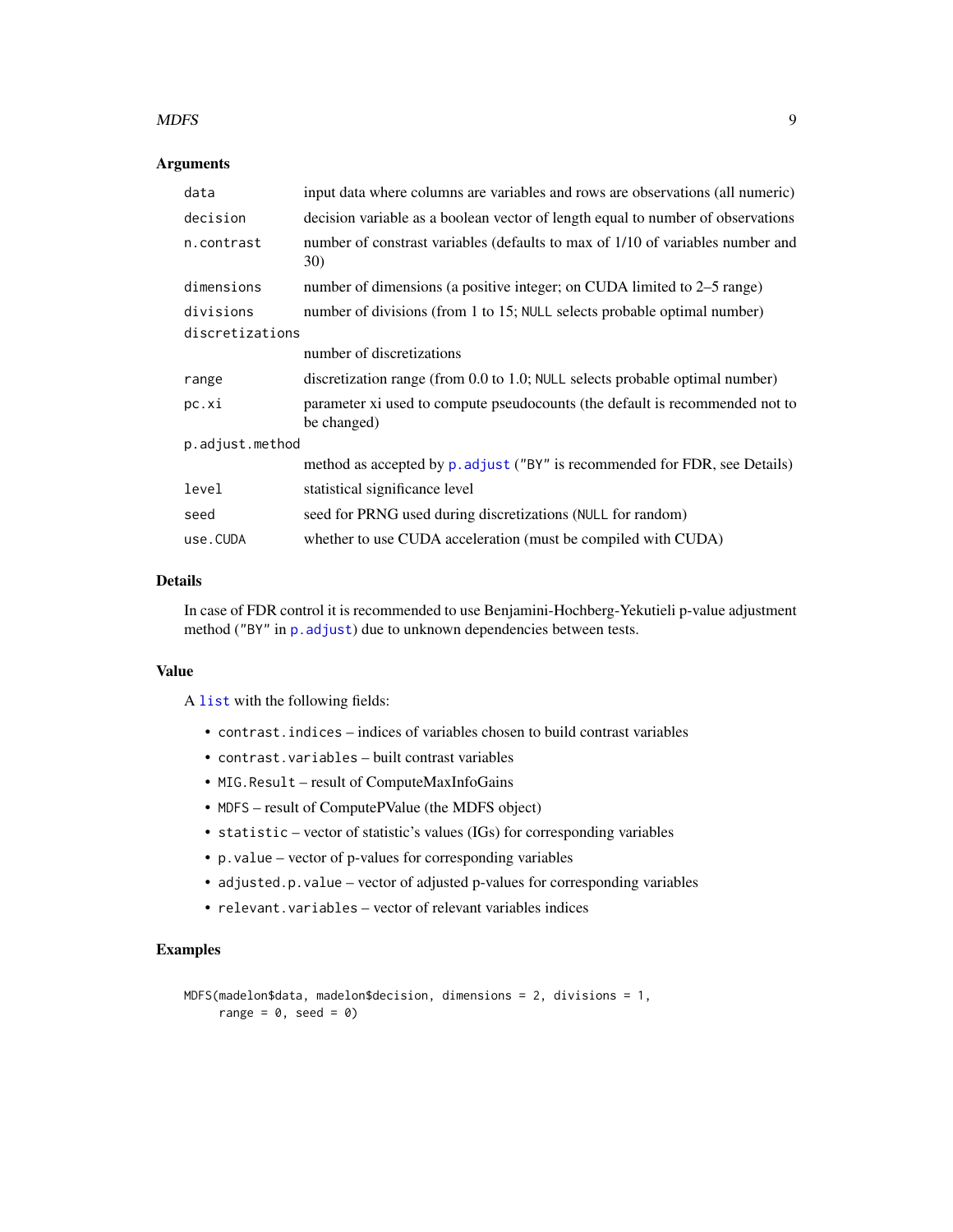<span id="page-9-0"></span>

#### Description

Plot MDFS details

#### Usage

```
## S3 method for class 'MDFS'
plot(x, plots = c("ig", "c", "p"), ...)
```
#### Arguments

| X        | an MDFS object                                                            |
|----------|---------------------------------------------------------------------------|
| plots    | plots to plot (ig for max IG, c for chi-squared p-values, p for p-values) |
| $\cdots$ | passed on to plot                                                         |

RelevantVariables *Find indices of relevant variables*

#### Description

Find indices of relevant variables

#### Usage

```
RelevantVariables(fs, ...)
```
#### Arguments

| fs       | feature selector            |
|----------|-----------------------------|
| $\cdots$ | arguments passed to methods |

#### Value

indices of important variables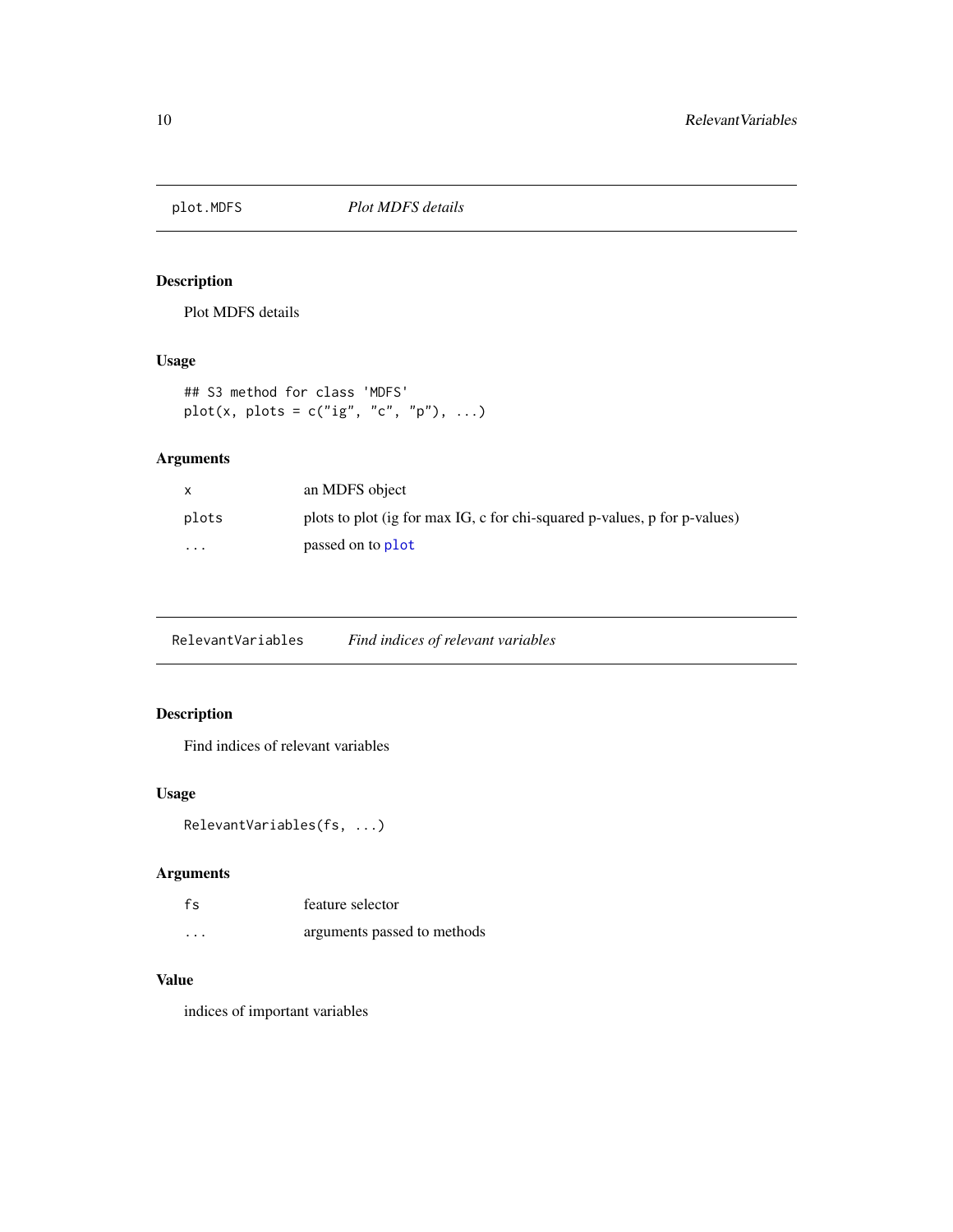<span id="page-10-0"></span>RelevantVariables.MDFS

*Find indices of relevant variables from MDFS*

#### Description

Find indices of relevant variables from MDFS

#### Usage

```
## S3 method for class 'MDFS'
RelevantVariables(fs, level = 0.05,
 p.adjust.method = "holm", ...)
```
#### Arguments

| fs              | an MDFS object                                                             |
|-----------------|----------------------------------------------------------------------------|
| level           | statistical significance level                                             |
| p.adjust.method |                                                                            |
|                 | method as accepted by p. adjust ("BY" is recommended for FDR, see Details) |
| $\cdots$        | ignored                                                                    |

### Details

In case of FDR control it is recommended to use Benjamini-Hochberg-Yekutieli p-value adjustment method ("BY" in p. adjust) due to unknown dependencies between tests.

#### Value

indices of relevant variables